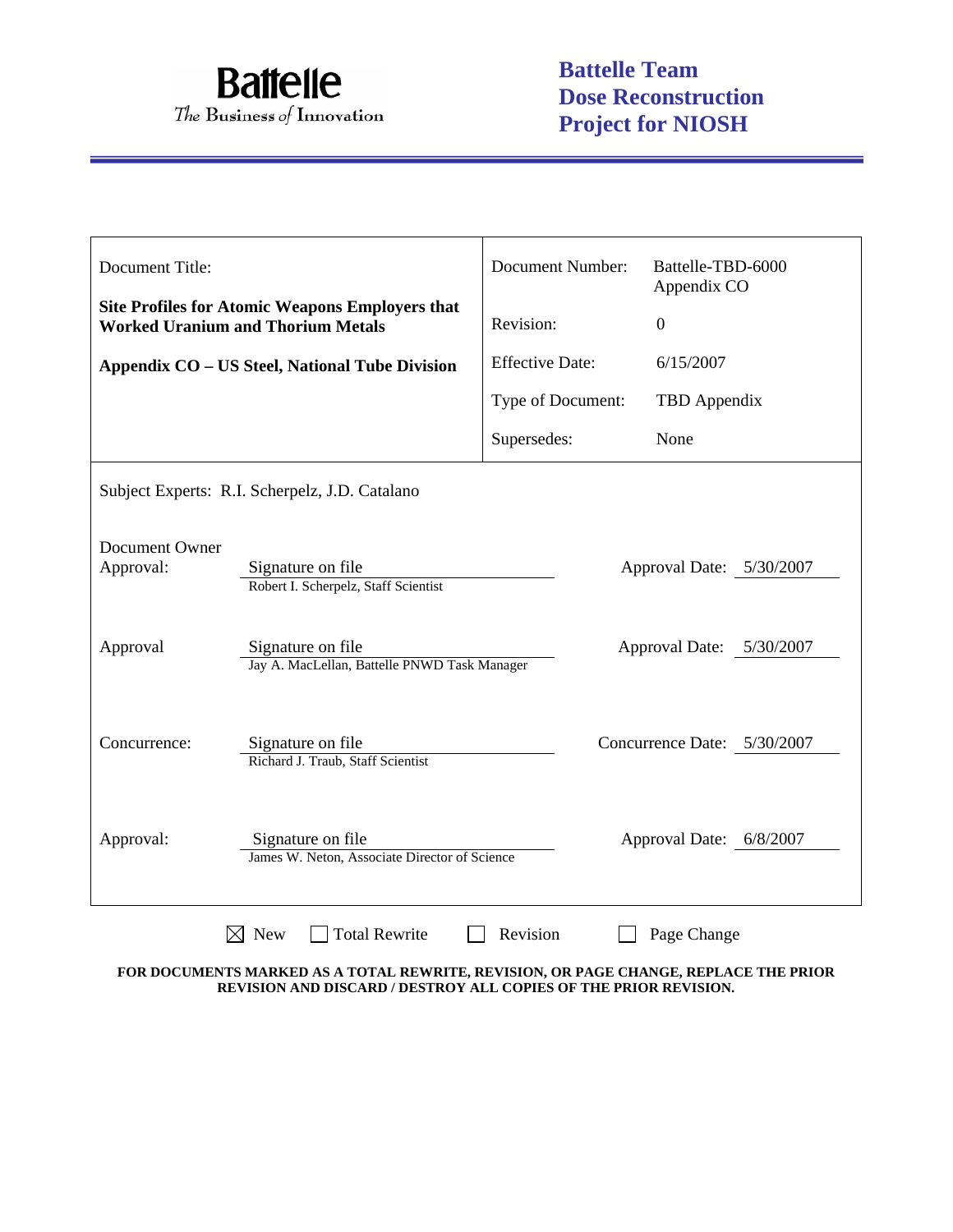# **US Steel Co. National Tube Divison**

# **CO.1 Introduction**

This document serves as an appendix to Battelle-TBD-6000, Site Profiles for Atomic Weapons Employers that Worked Uranium and Thorium Metals. This appendix describes the results of document research specific to this site. Where specific information is lacking, research into similar facilities described in the body of this Site Profile is used.

# **CO.2 Site Description**

The National Tube Division of US Steel operated a steel mill and pipe manufacturing plant. While there was no information in the site research database concerning overall operations at this facility, there were reasonably detailed descriptions of the covered processes, i.e. the rotary piercing of uranium bars. The AWE work at this facility was experimental, carried out in two 2-week campaigns in 1959 and 1960.

Tests at the Christy Park Works, National Tube Division of the U. S. Steel Corporation, conducted in 1959 and 1960, demonstrated that rotary piercing of uranium was possible. The tests were conducted for National Lead of Ohio (Fernald).<sup>1</sup>

## **CO.2.1 Site Activities**

The AWE work at this site involved exclusively one study to explore the technique of rotary piercing for fabricating tubular fuel elements. The method tested involved rotary piercing a solid bar into a tubular section, and elongating and reducing the pierced section to a suitable size for machining to a hollow fuel element (machining the tubular elements was handled elsewhere under contract with National Lead Co.). Tests were run in two separate campaigns: April  $14 -$ April 29, 1959 and February  $17 - 26$ , 1960. In the first test, 11 billets were processed. The piercing was unsuccessful and another campaign was proposed. Modifications to the equipment included switching to a DC motor on the mill in order to permit slower and adjustable rolling speed. In the second test, 24 billets were successfully pierced. All equipment was completely decontaminated (the rollers were decontaminated by machining in the tool repair shop, to remove the outer contaminated layer). There was no residual contamination left at US Steel.

The AWE work at this facility was extremely limited and would have involved very few employees (likely less than 10, including supervision). The layout of the facility and the specific location of the AWE work conducted there, are not described in any available reference. It is therefore difficult to determine the likelihood that claimants were involved in the AWE work at this facility. Nevertheless, employees potentially exposed include those operating, inspecting, or repairing furnaces and rolling mill equipment, including tool and die makers, and pipe fitters. Crane operators, given their work location (above and throughout the facility), are also potentially exposed to airborne dust associated with the rotary piercing process.

## **CO.2.2 Job Categories**

Table CO.2 assigns all US Steel, National Tube Division claimant job titles as of the effective date of this appendix to one of the following four Job Categories.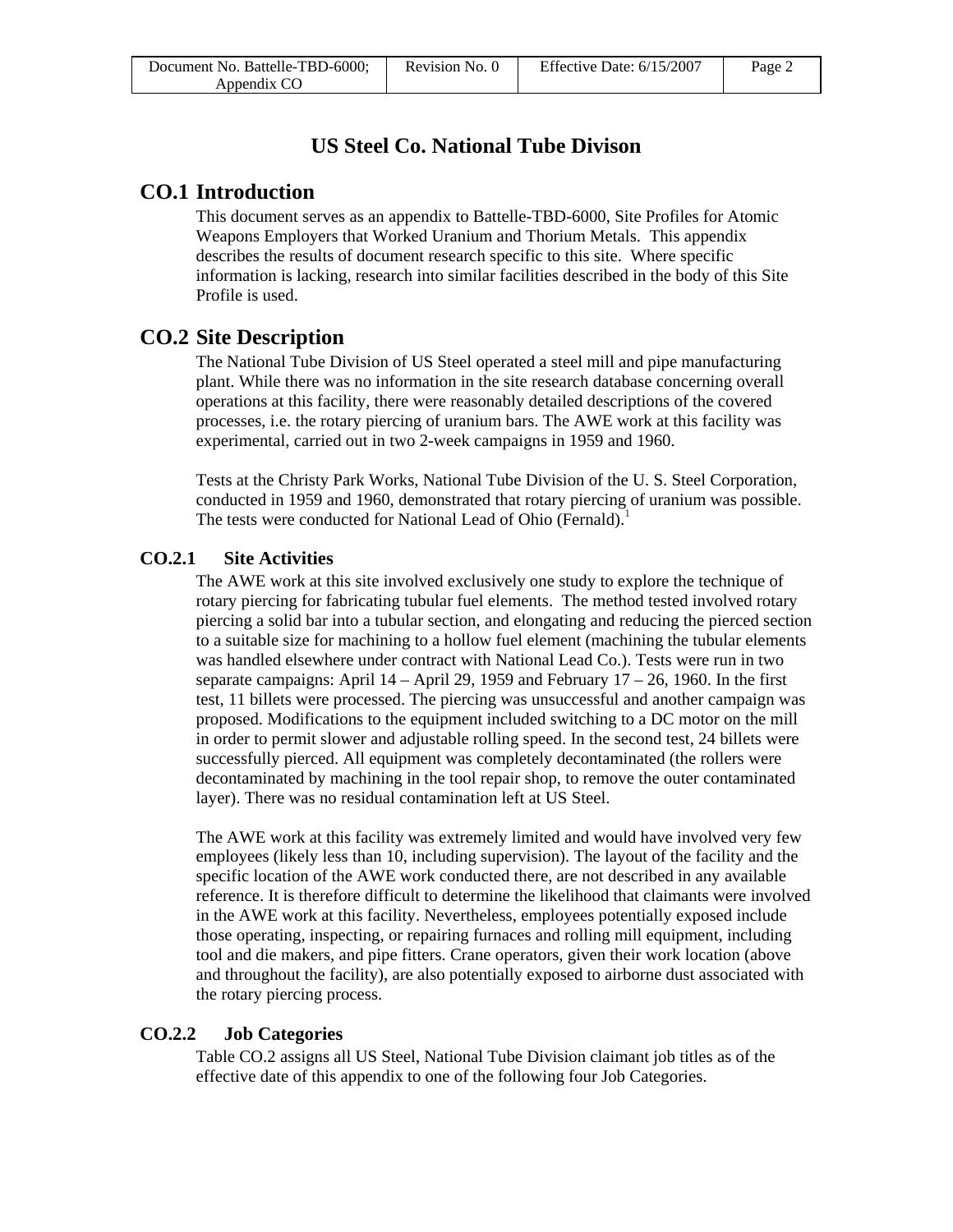| Document No. Battelle-TBD-6000; | Revision No. 0 | Effective Date: 6/15/2007 | Page 3 |
|---------------------------------|----------------|---------------------------|--------|
| Appendix CO                     |                |                           |        |

| Plant Floor High | (Involved directly in operations)                    |
|------------------|------------------------------------------------------|
| Plant Floor Low  | (Involved in support of operations)                  |
| Supervisor       | (Assumed to spend some time in the production areas) |
| Clerk            | (Assumed to have minimal exposure)                   |

Claims forwarded to NIOSH by the Department of Labor after the effective date of this appendix will be evaluated during the dose reconstruction process to determine the most appropriate Job Category.

## **CO.3 Occupational Medical Dose**

No information regarding occupational medical dose specific to US Steel, National Tube Division was found. Information to be used in dose reconstructions for which no specific information is available is provided in ORAUT-OTIB-0006, the dose reconstruction project technical information bulletin covering diagnostic x-ray procedures.

# **CO.4 Occupational Internal Dose**

Limited air sampling and bioassay data were available from the second campaign (operations taking place between February 17 - 26, 1960), as well as bioassay data for uranium analysis of urine samples collected prior to and after the campaign. Ten individuals from US Steel, National Tube Division were monitored with bioassay, but the best available copy of the monitoring report is illegible for the names of the individuals.

As a first estimate of the Plant Floor High exposure level, daily weighted averages for both operators whose exposures were monitored (furnace and mill) were calculated by assuming exposures at measured BZ values persisted 4 hours per day, with the remainder of the day at exposure equal to the average GA level. This is a favorable assumption since the time required for complete processing of one billet averages less than 10 minutes (reference 10541, page 44), and a total of only 35 billets were processed during both campaigns (11 billets in the first campaign, and 24 in the second). The average of the two operator DWAs was assumed as the arithmetic mean of a lognormal distribution of plant floor high exposures. Given the nature of the work at this facility, intake estimates were then calculated based on limited exposure consisting of two 40-hour work weeks each in 1959 and 1960. Estimated intakes using this method were 13.2 pCi per day.

Intake estimates based on the uranium bioassay data were also evaluated using the IMBA internal dosimetry computer code. The twenty bioassay results are shown in Table CO.1:

|               |           | Sample Collection Date |            |
|---------------|-----------|------------------------|------------|
|               | 2/15/1960 | 3/17/1960              | Net Change |
|               | (mg/l U)  | (mg/l U)               | (mg/l U)   |
| Individual 1  | 0.006     | 0.003                  | $-0.003$   |
| Individual 2  | 0.005     | 0.012                  | 0.007      |
| Individual 3  | 0.035     | 0.011                  | $-0.024$   |
| Individual 4  | 0.006     | 0.016                  | 0.010      |
| Individual 5  | 0.007     | 0.015                  | 0.008      |
| Individual 6  | 0.005     | 0.008                  | 0.003      |
| Individual 7  | 0.006     | 0.007                  | 0.001      |
| Individual 8  | 0.005     | 0.014                  | 0.009      |
| Individual 9  | 0.005     | 0.012                  | 0.007      |
| Individual 10 | 0.008     | 0.008                  | 0.000      |

Table CO.1. Urine bioassay data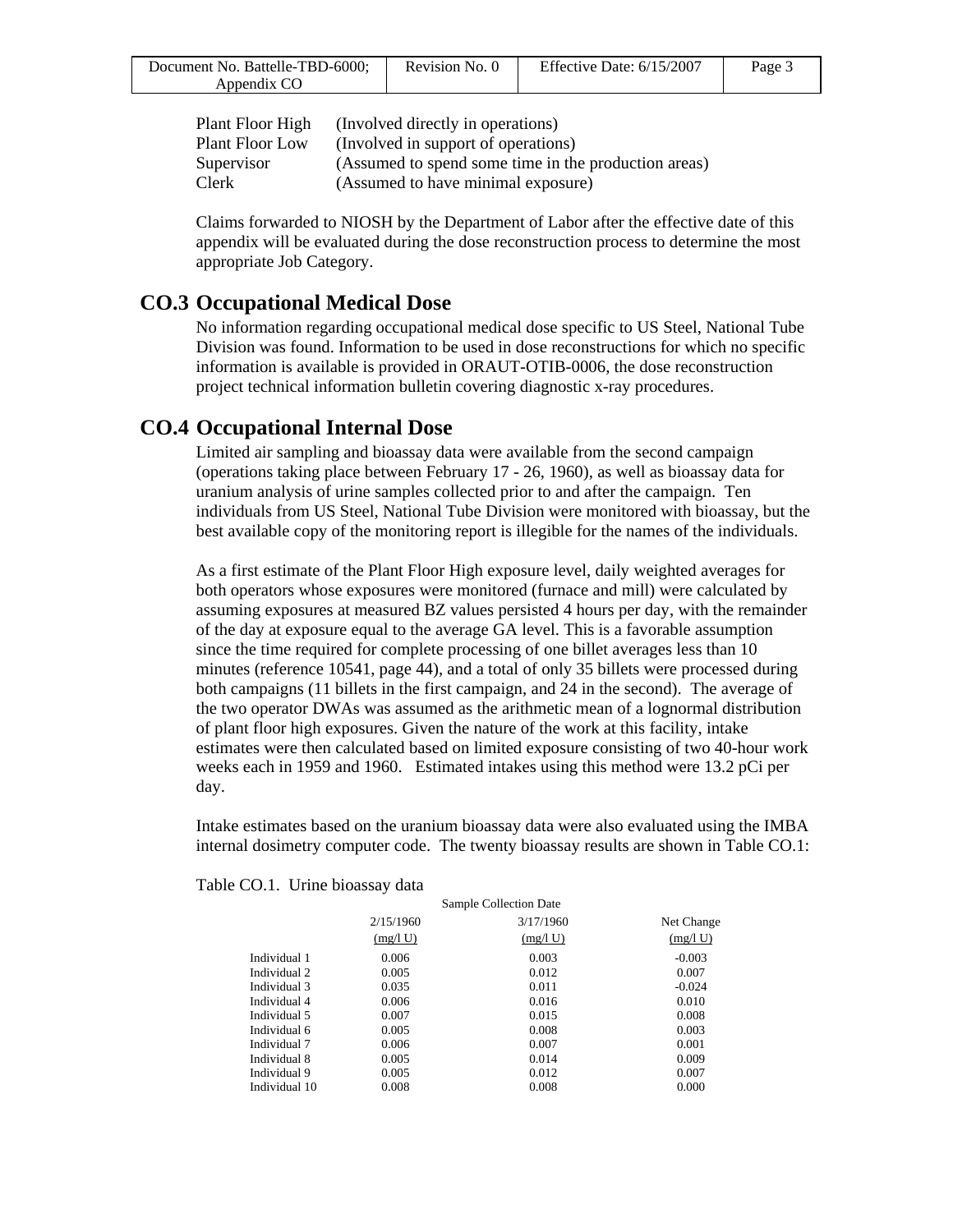| Document No. Battelle-TBD-6000; | Revision No. 0 | Effective Date: $6/15/2007$ | Page 4 |
|---------------------------------|----------------|-----------------------------|--------|
| Appendix CO                     |                |                             |        |

Only half the monitored individuals showed a significant increase in excreted uranium after the February 1960 campaign. However, because the bioassay results cannot be linked to an individual, the highest positive net change was used in the intake estimation as an assumption that is favorable to the claimant. The maximum individual net change (0.01 mg/L) converts to 9.9 pCi per day excretion. The resultant daily intake estimate obtained in this way was 3570 pCi per day assuming absorption of Class M compounds, and 123130 pCi per day assuming absorption of Class S compounds. These values are the daily intakes during the duration of the campaign.

The bioassay results from samples collected prior to the 1960 campaign are near levels observed in an unexposed population, and cannot be used to estimate intakes during the 1959 campaign. Doing so results in unrealistically high values. The 1960 intake estimates should therefore be used for both 1959 and 1960 even though the 1959 campaign processed only half as many billets.

Exposure to residual contamination is considered to be negligible since the work area and all equipment was reportedly decontaminated thoroughly after each of the 2-week tests was completed.

Tables CO.3 and CO.4 contain inhalation and ingestion intakes in terms of pCi per day for each job category and each year. The absorption class most favorable to the claimant should be assumed.

## **CO.5 Occupational External Dose**

The site research database contains information related to external dose in the form of smear samples collected during the second campaign (Reference 10541, pg 30). The average of the smear sample results represents exposure from surfaces during each of the 2-week campaigns in 1959 and 1960.

The file also contains badge data (Reference 10541, pg. 49). The badges were worn by National Lead Co. employees who were on site to observe the experiments. The badges represent the entire external whole body dose associated with the work for each of the two campaigns, as they were worn for the 2-week duration of the test. It was assumed that the distribution of these dosimeter readings could be used to represent the supervisor job category, and the other three generic job category external exposures could be scaled from this value. It was assumed that this value would represent the exposure for one year.

Non-penetrating radiation doses were assigned using the assumptions of Section 6.3 of this TBD.

Tables CO.5 and CO.6 contain external doses for whole body (penetrating) and skin (non-penetrating).

## **CO.6 Residual Contamination**

After each of the two campaigns, the work area and all equipment were thoroughly decontaminated and the decontamination was documented. Decontamination after each of the campaigns was documented and available for review in the site research database. Based on the discussion of the procedures followed, it is unlikely that there was residual contamination, either between the two campaigns or after the experiments were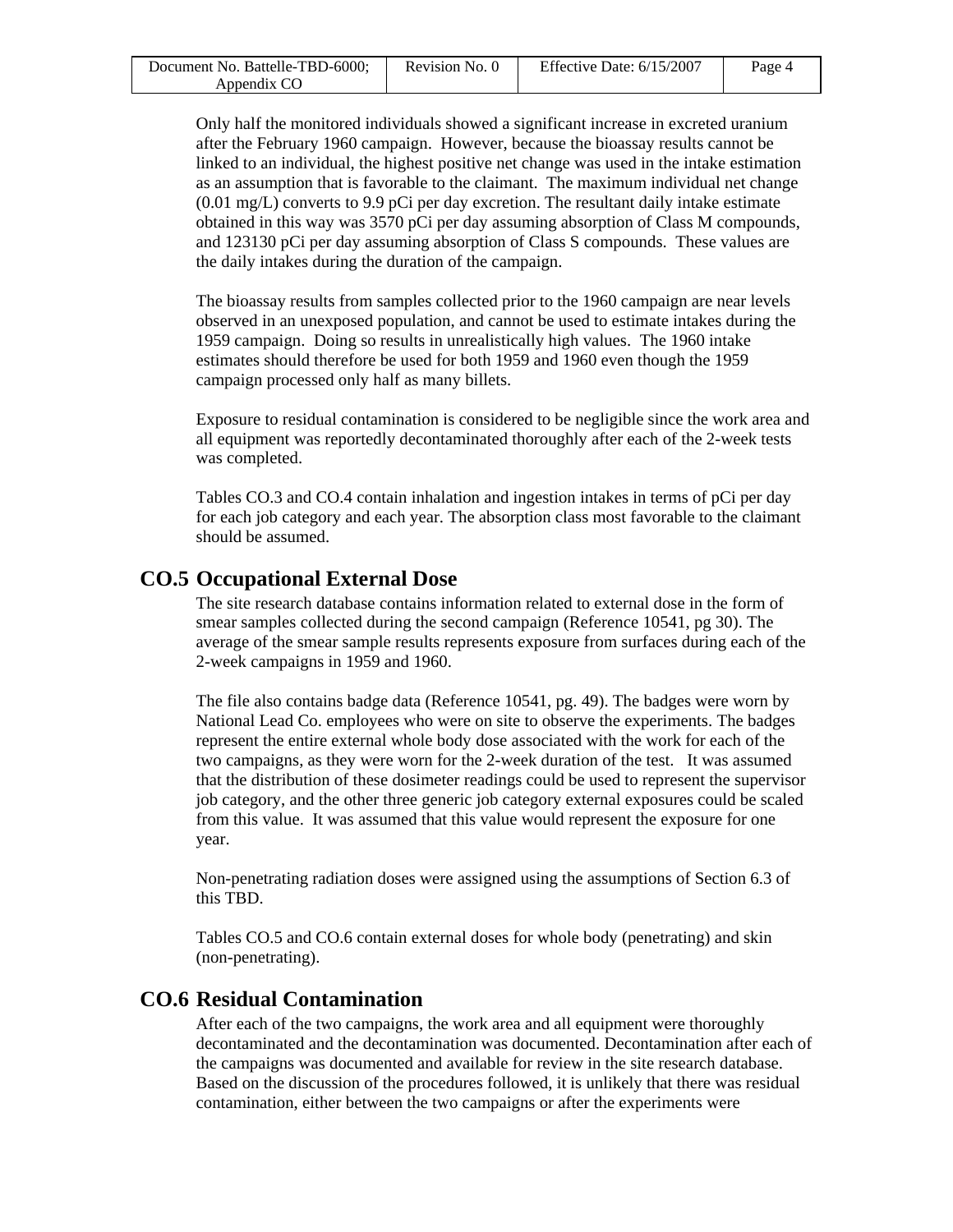| Document No. Battelle-TBD-6000; | Revision No. 0 | Effective Date: $6/15/2007$ | Page 5 |
|---------------------------------|----------------|-----------------------------|--------|
| Appendix CO                     |                |                             |        |

completed in March 1960. See reference 10541 (pages 99 and 25 for the 1st and 2<sup>nd</sup> campaigns respectively). Little potential exists for exposure to residual contamination<sup>2</sup>.

# **CO.7 References**

- 1. DOE Office of Health, Safety and Security, EEOICPA web site. http://www.hss.energy.gov/healthsafety/fwsp/advocacy/faclist/findfacility.cfm
- 2. Report on Residual Radioactive and Beryllium Contamination at Atomic Weapons Employer Facilities and Beryllium Vender Facilities. http://www.cdc.gov/niosh/ocas/pdfs/tbd/rescon/rcontam1206.pdf &

http://www.cdc.gov/niosh/ocas/pdfs/tbd/rescon/appen-a2.pdf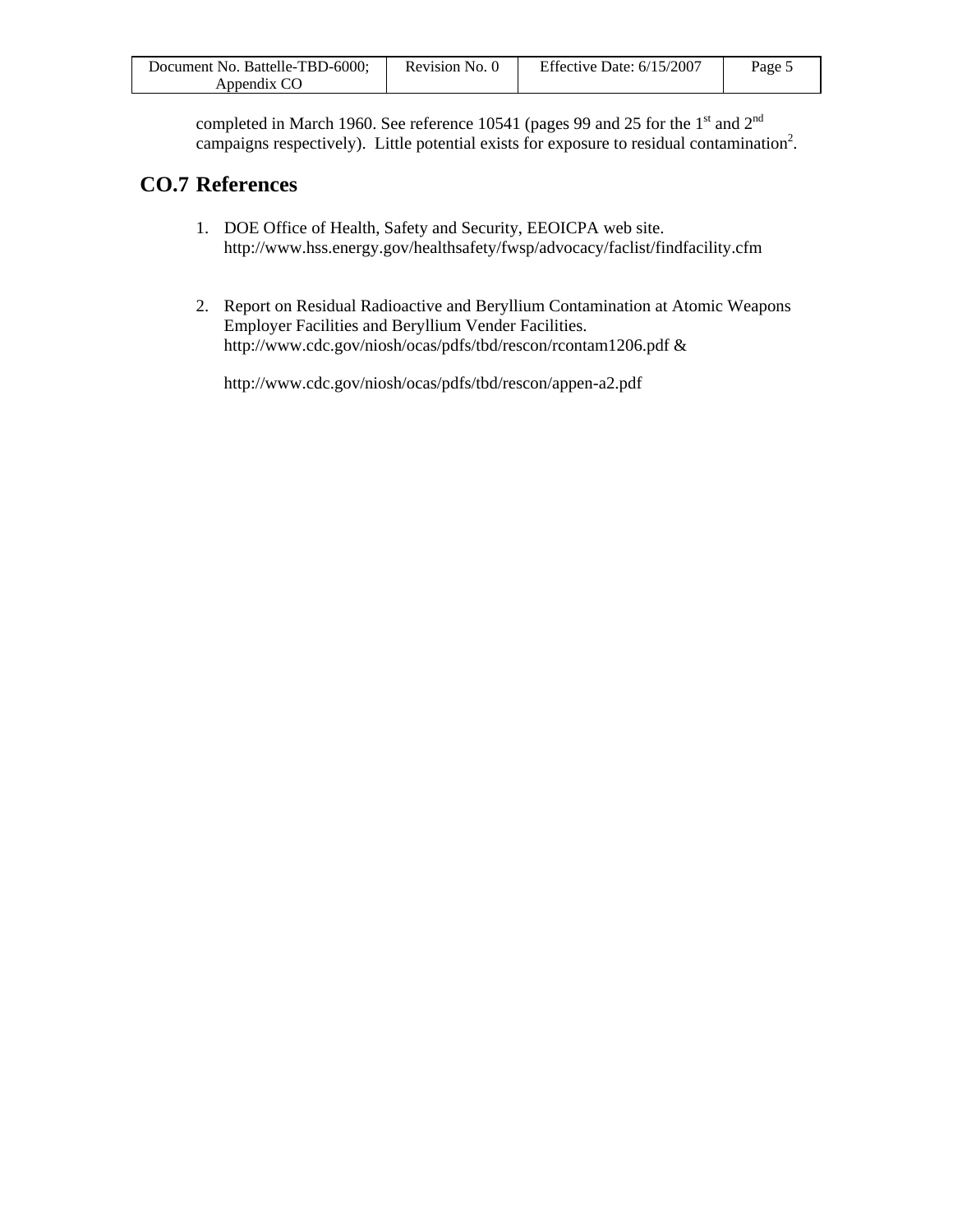| Document No. Battelle-TBD-6000; | Revision No. 0 | Effective Date: $6/15/2007$ | Page 6 |
|---------------------------------|----------------|-----------------------------|--------|
| Appendix CO                     |                |                             |        |

### **Table CO.2. Job Categories for all current claimants who worked at US Steel, National Tube Division**

| <b>Job Title</b>         | <b>Exposure Category</b> |
|--------------------------|--------------------------|
| Crane Operator           |                          |
| Crane Operator           |                          |
| Craneman/Electrician     |                          |
| Bricklayer               | 2                        |
| Peeler Repairman         | 2                        |
| Pipefitter               | 2                        |
| Pipefitter               | 2                        |
| Tool Engineer            | 2                        |
| <b>Utilities Analyst</b> | 2                        |
| Inspector                | 3                        |

.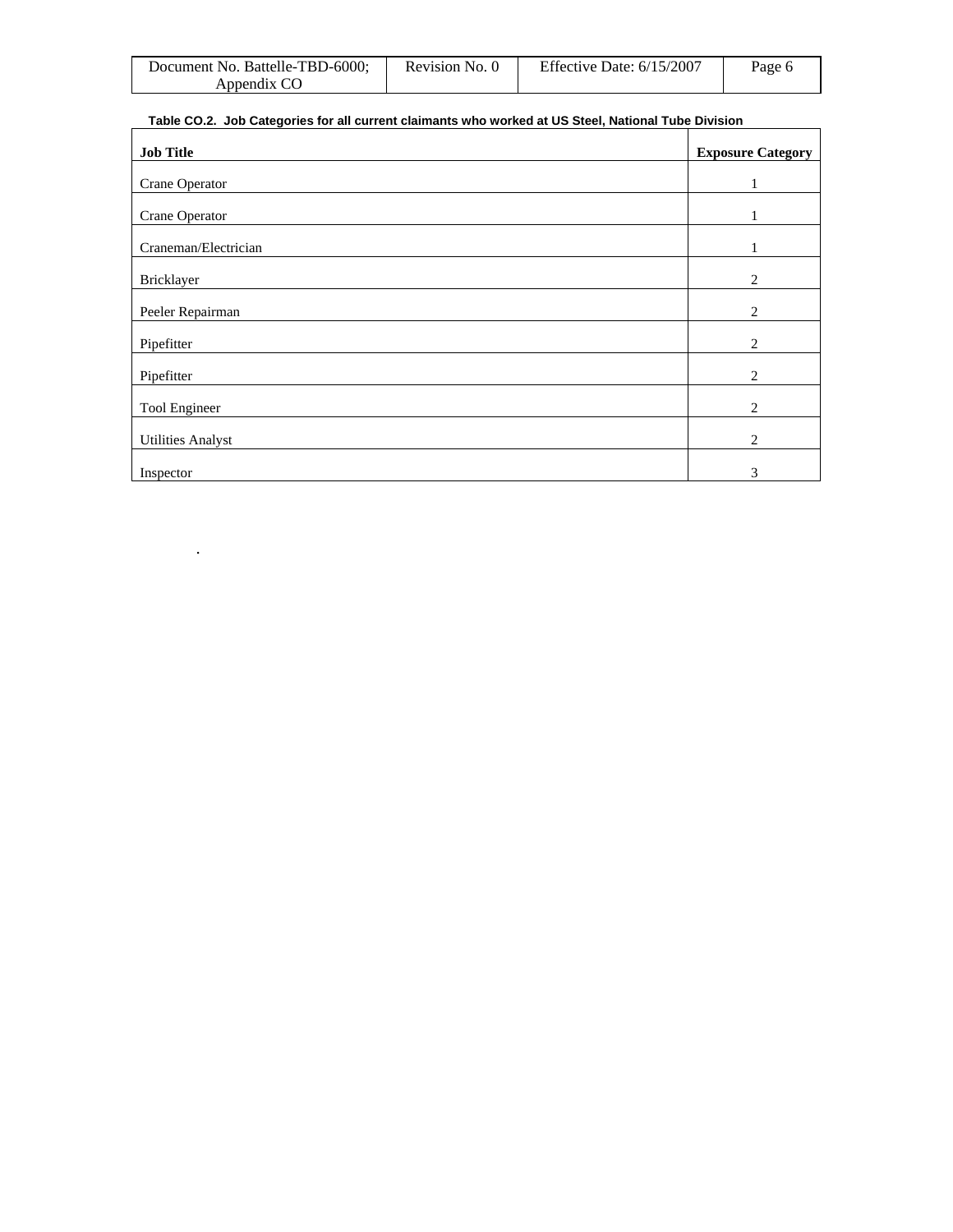| . Battelle-TBD-6000:<br>Document No.<br>σr<br>Appendix | NO.<br>Revision | Effective Date: 6/15/2007 | Page |
|--------------------------------------------------------|-----------------|---------------------------|------|
|                                                        |                 |                           |      |

#### **Table CO.3. INTERNAL DOSE PATHWAYS - Inhalation of Airborne Radionuclides**

#### **Assumptions:**

Operational Period Maximum Intake Calculated from Bioassay Data: 9.9 pCi/day Uranium Urine Excretion Residual Period Daily Weighted Average Air Concentration: 0 dpm/m $^3$ 

TBD GSD Default is 5

Conversion Factor :2.22 dpm/pCi

Breathing Rate: 1.2 m<sup>3</sup>/hour

All intakes and doses assume full-time employment for the given year (intake during operations spread over calendar year).

| <b>Job Category</b>    | Year     | Operation<br><b>Phase</b> | Hr/Yr | Relevant<br><b>Nuclide</b> | Absorption<br><b>Class</b> | <b>Intake</b><br>(pCi/d) | <b>GSD</b> | <b>TBD Reference or Research Justification</b> |
|------------------------|----------|---------------------------|-------|----------------------------|----------------------------|--------------------------|------------|------------------------------------------------|
| Plant Floor High       | 1959-'60 | Operations                | 80    | U234                       | M                          | 9.78E+01                 | 5          | Based on measured bioassay results             |
| Plant Floor High       | 1959-'60 | Operations                | 80    | U234                       | S                          | $3.37E + 03$             | 5          | Based on measured bioassay results             |
| Plant Floor Low        | 1959-'60 | Operations                | 80    | U234                       | M                          | 4.89E+01                 | 5          | Based on measured bioassay results             |
| <b>Plant Floor Low</b> | 1959-'60 | Operations                | 80    | U234                       | S                          | 1.69E+03                 | 5          | Based on measured bioassay results             |
| Supervisor             | 1959-'60 | Operations                | 80    | U234                       | M                          | $2.45E + 01$             | 5          | Based on measured bioassay results             |
| Supervisor             | 1959-'60 | Operations                | 80    | U234                       | S                          | 8.43E+02                 | 5          | Based on measured bioassay results             |
| Clerical               | 1959-'60 | Operations                | 80    | U234                       | M                          | $2.45E + 00$             | 5          | Based on measured bioassay results             |
| Clerical               | 1959-'60 | Operations                | 80    | U234                       | S                          | 8.43E+01                 | 5.         | Based on measured bioassay results             |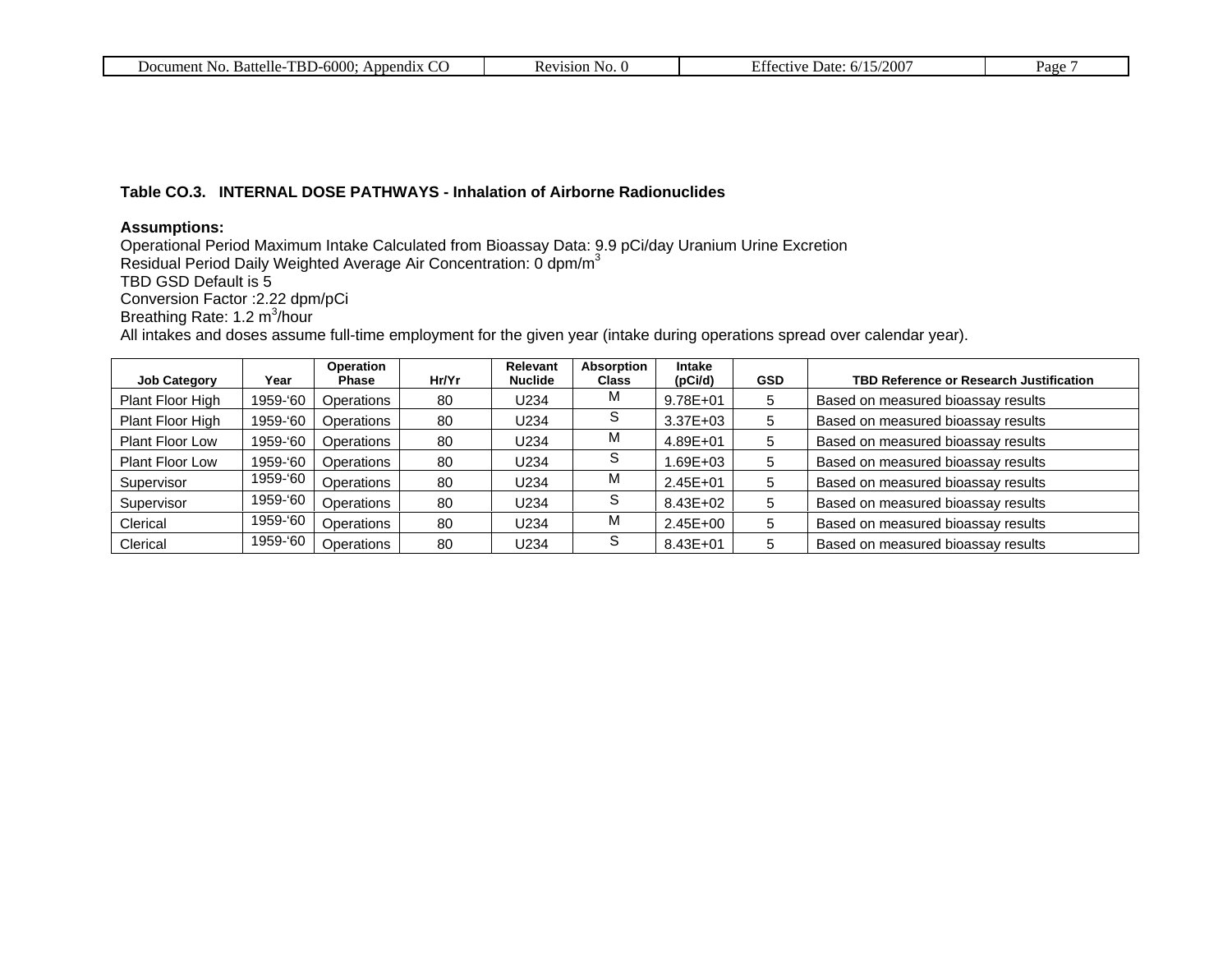| 6000<br><b>TDT</b><br>Battelle-<br>Document<br>-No.<br>endix<br>ADDU<br>- I Br.<br>$-1$ | 71S1ON<br>… | 200<br>Date<br>activa<br>n/ | age |
|-----------------------------------------------------------------------------------------|-------------|-----------------------------|-----|
|-----------------------------------------------------------------------------------------|-------------|-----------------------------|-----|

## **Table CO.4. INTERNAL DOSE PATHWAYS - Ingestion of Airborne Radionuclides**

#### **Assumptions:**

Inhalation to Ingestion Ratio: 0.114 - see 3.5.2 TBD-6000

| <b>Job Category</b>    | Year | <b>Operation</b><br><b>Phase</b> | Hr/Yr | <b>Relevant</b><br><b>Nuclide</b> | Absorption<br><b>Class</b> | Intake<br>(pCi/d) | <b>GSD</b> | <b>TBD Reference or Research Justification</b> |
|------------------------|------|----------------------------------|-------|-----------------------------------|----------------------------|-------------------|------------|------------------------------------------------|
| Plant Floor High       | 1959 | Operations                       | 80    | U234                              | М                          | $.12E + 01$       | 5          | Based on inhalation estimates                  |
| Plant Floor High       | 1960 | Operations                       | 80    | U234                              | S                          | $3.85E + 02$      | 5          | Based on inhalation estimates                  |
| <b>Plant Floor Low</b> | 1959 | Operations                       | 80    | U234                              | М                          | 5.58E+00          | 5          | Based on inhalation estimates                  |
| Plant Floor Low        | 1960 | Operations                       | 80    | U234                              | S                          | $.92E + 02$       | 5          | Based on inhalation estimates                  |
| Supervisor             | 1959 | Operations                       | 80    | U234                              | М                          | 2.79E+00          | 5          | Based on inhalation estimates                  |
| Supervisor             | 1960 | Operations                       | 80    | U234                              | S                          | $9.61E + 01$      | 5          | Based on inhalation estimates                  |
| Clerical               | 1959 | Operations                       | 80    | U234                              | М                          | 2.79E-01          | 5          | Based on inhalation estimates                  |
| Clerical               | 1960 | Operations                       | 80    | U234                              | S                          | $9.61E + 00$      | 5          | Based on inhalation estimates                  |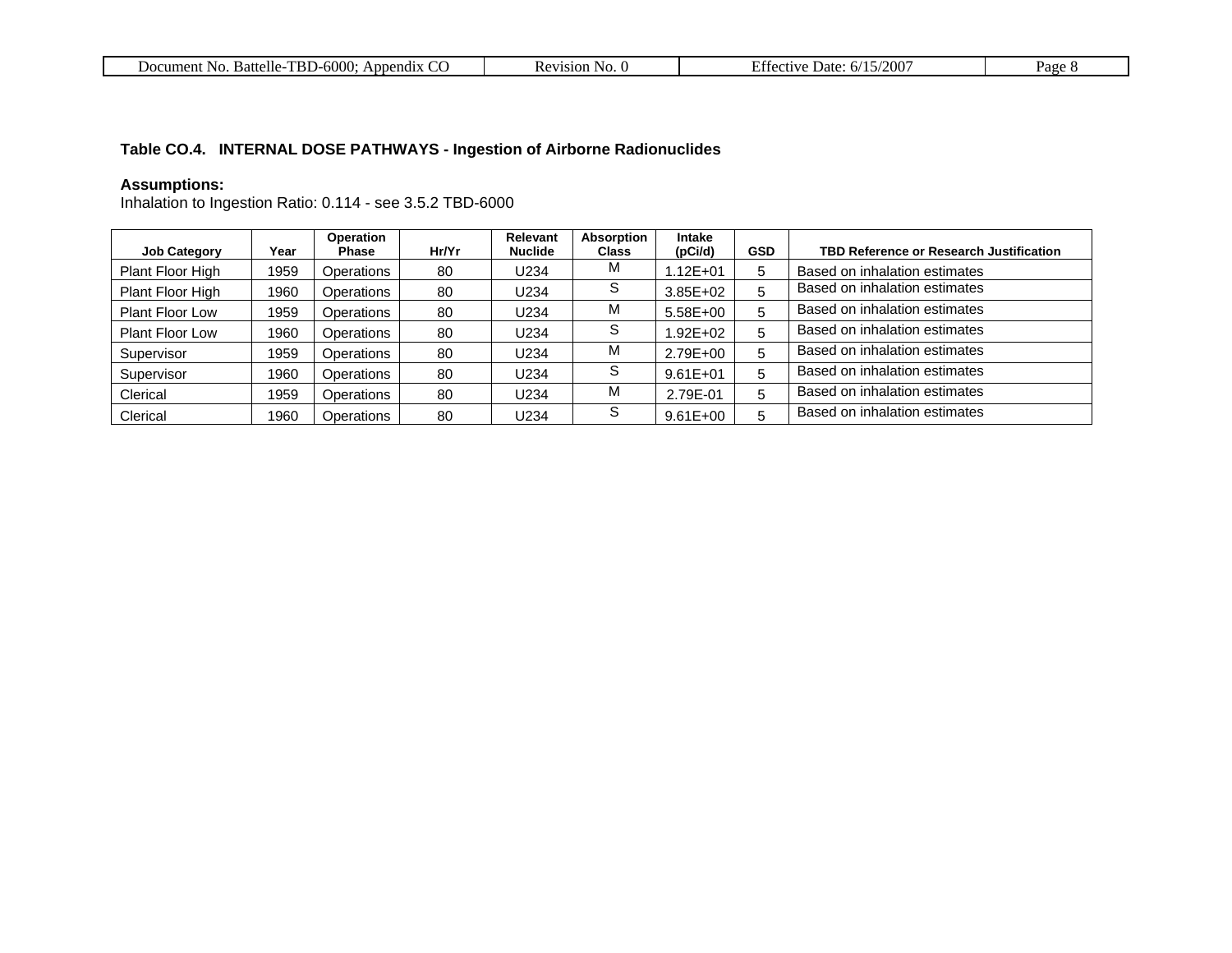| IN C | Document No.<br>. Battelle-TBD-6000:<br>~<br>Append <sub>1X</sub> | Kevision-<br>- No. 0 | .5/2001<br>Effective<br>6/15/<br>Date: | Page 9 |
|------|-------------------------------------------------------------------|----------------------|----------------------------------------|--------|
|------|-------------------------------------------------------------------|----------------------|----------------------------------------|--------|

#### **Table CO.5. EXTERNAL DOSE PATHWAYS - Whole Body**

## **Asumptions:**

Submersion Dose Conversion Factor: 2.462E-09 mrem/h/dpm/m^3

Deposition velocity: 0.0008

Contaminated Surface Dose Conversion Factor: 5.615E-10 mrem/h/dpm/m^2

All external dose from estimated exposure to uranium slugs

Residual period: Assume no handling of U metal - only exposure is from residual contamination on floor and in air

|                        |      |                                  |       |                            | <b>External</b><br>Whole |            |                                                       |
|------------------------|------|----------------------------------|-------|----------------------------|--------------------------|------------|-------------------------------------------------------|
| <b>Job Category</b>    | Year | <b>Operation</b><br><b>Phase</b> | Hr/Yr | Relevant<br><b>Nuclide</b> | <b>Body</b><br>(mR/d)    | <b>GSD</b> | <b>TBD Reference or Research Justification</b>        |
| Plant Floor High       | 1959 | Operations                       | 80    | U234                       | 1.98E+00                 | 1.15       | Based on external dosimeter readings of NLO observers |
| Plant Floor High       | 1960 | Operations                       | 80    | U234                       | .98E+00                  | 1.15       | Based on external dosimeter readings of NLO observers |
| <b>Plant Floor Low</b> | 1959 | Operations                       | 80    | U234                       | 9.90E-01                 | 1.15       | Based on external dosimeter readings of NLO observers |
| <b>Plant Floor Low</b> | 1960 | Operations                       | 80    | U234                       | 9.90E-01                 | 1.15       | Based on external dosimeter readings of NLO observers |
| Supervisor             | 1959 | Operations                       | 80    | U234                       | 4.95E-01                 | 1.15       | Based on external dosimeter readings of NLO observers |
| Supervisor             | 1960 | Operations                       | 80    | U234                       | 4.95E-01                 | 1.15       | Based on external dosimeter readings of NLO observers |
| Clerical               | 1959 | Operations                       | 80    | U234                       | 4.95E-02                 | 1.15       | Based on external dosimeter readings of NLO observers |
| Clerical               | 1960 | Operations                       | 80    | U234                       | 4.95E-02                 | 1.15       | Based on external dosimeter readings of NLO observers |